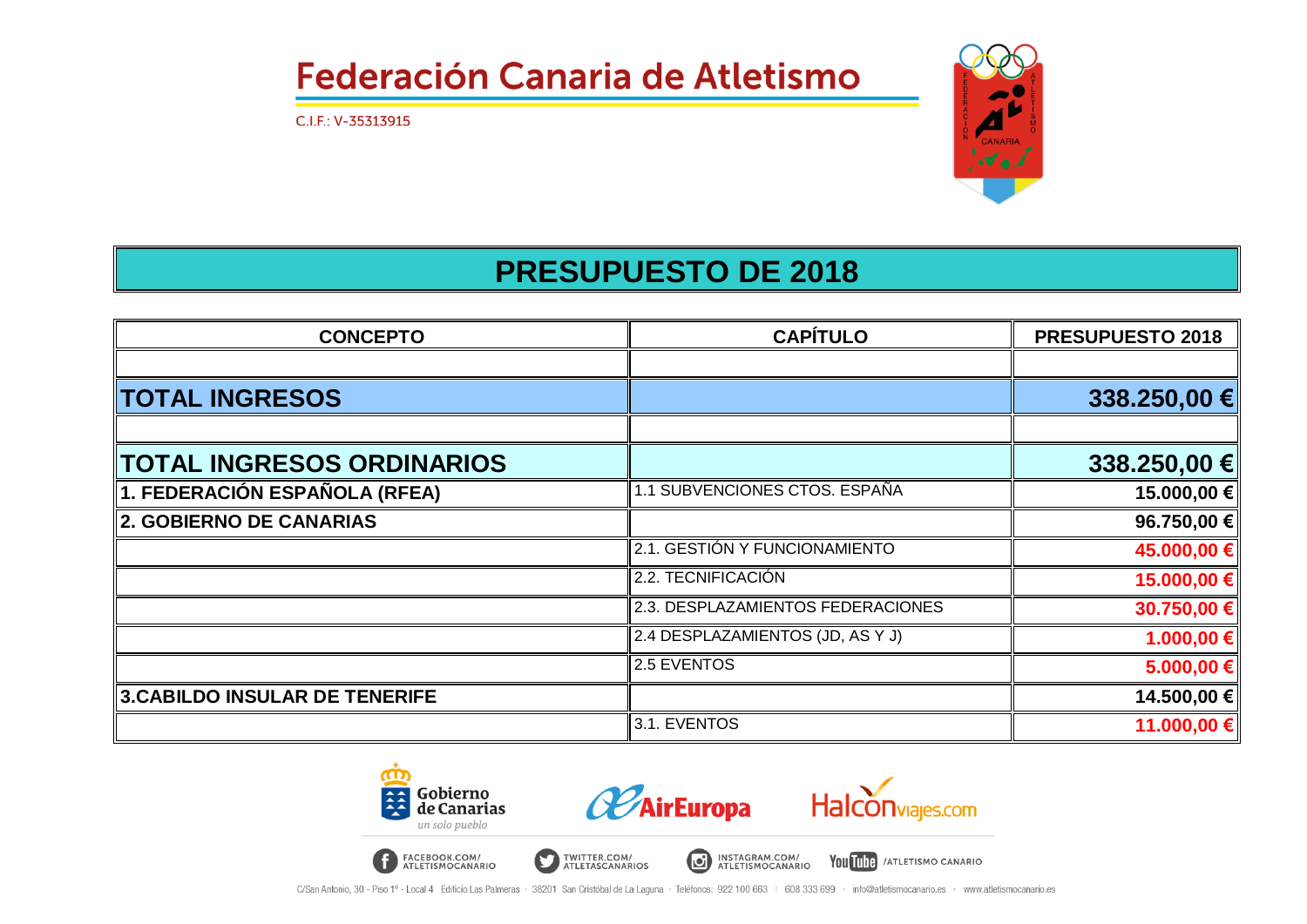C.I.F.: V-35313915



|                          | 3.2. DESPLAZAMIENTOS    | 3.500,00 €     |
|--------------------------|-------------------------|----------------|
| 3. CABILDOS INSULARES    |                         | 15.000,00 €    |
|                          | 3.1 EVENTOS             | 5.000,00 €     |
|                          | 3.2 CONVENIOS           | 10.000,00 €    |
| $\parallel$ 4. LICENCIAS |                         | 160.000,00 €   |
|                          | 3.1 LICENCIAS           | 153.650,00 €   |
|                          | 3.2 LICENCIAS DE DÍA    | 6.350,00 €     |
| 5. INGRESOS PROPIOS      |                         | 37.000,00 €    |
|                          | 4.1. CONTROL DE PRUEBAS | 27.000,00 €    |
|                          | 4.2. PATROCINIOS        | 5.000,00 €     |
|                          | 4.2. CURSOS             | 2.000,00 €     |
|                          | 4.3. INSCRIPCIONES      | $3.000,00 \in$ |

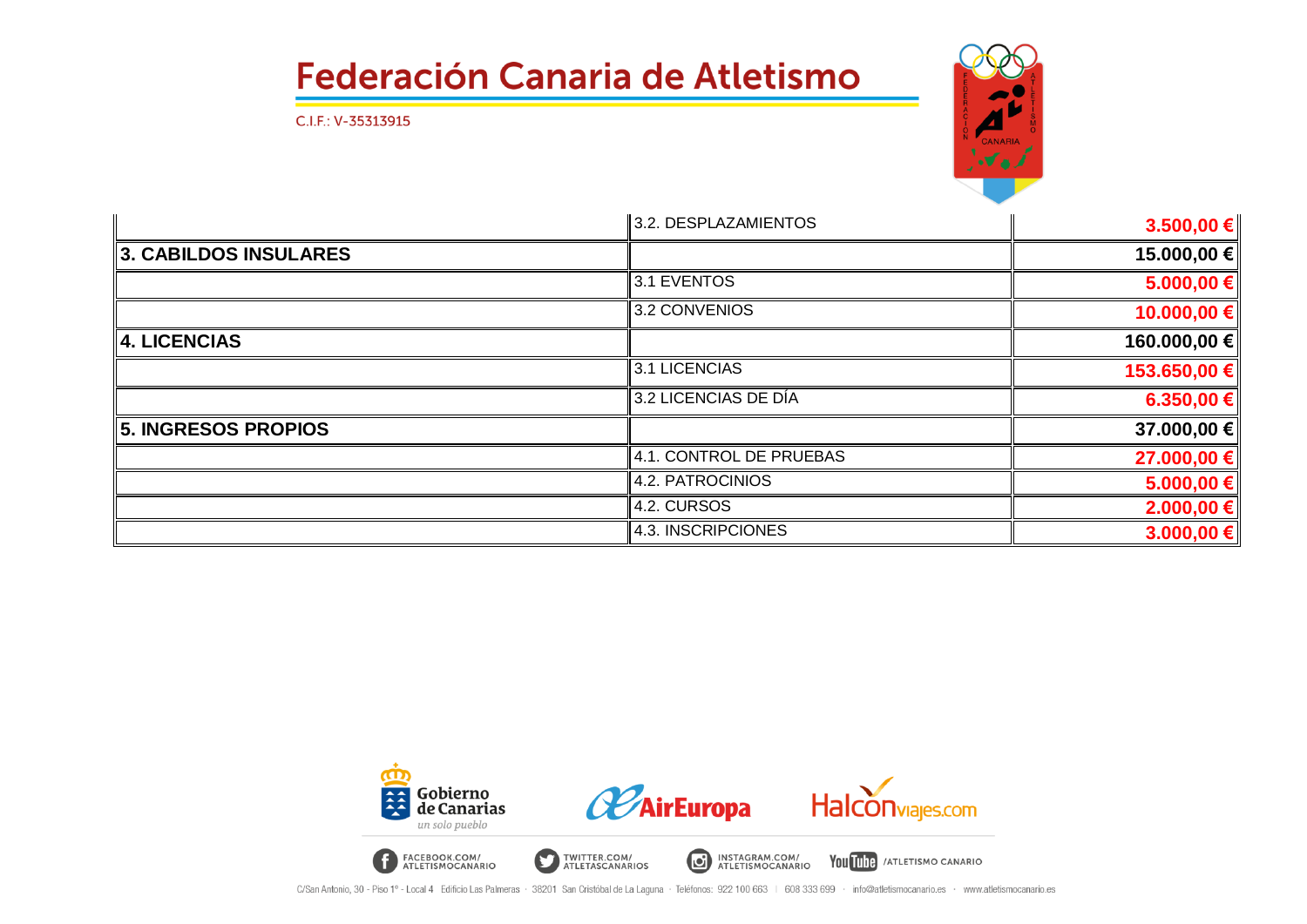C.I.F.: V-35313915



#### **PRESUPUESTO DE 2018**

| <b>CONCEPTO</b>                | <b>CAPÍTULO</b>                                  | <b>PRESUPUESTO 2018</b> |
|--------------------------------|--------------------------------------------------|-------------------------|
|                                |                                                  |                         |
| <b>TOTAL GASTOS</b>            |                                                  | 338.250,00 €            |
| <b>TOTAL GASTOS ORDINARIOS</b> |                                                  | 338.250,00 €            |
| <b>1. COMPETICIÓN</b>          |                                                  | 80.650,00 €             |
|                                | <b>1.1. CONTROL TÉCNICO</b>                      | 40.650,00 €             |
|                                | LIGA CANARIA DE CLUBES (4 JORNADAS)<br>1.1.1.    | 2.000,00 €              |
|                                | CAMPEONATO DE CANARIAS DE MENORES INV.<br>1.1.2. | 1.000,00 €              |
|                                | CAMPEONATO DE CANARIAS DE COMBINADAS<br>1.1.3.   | 1.000,00 €              |
|                                | CAMPEONATO ABSOLUTO DE PISTA DE INV.<br>1.1.4.   | 650.00 €                |
|                                | CAMPEONATO DE CANARIAS LANZAMIENTOS L.<br>1.1.5. | 900,00 €                |
|                                | CAMPEONATOS DE CANARIAS DE CROSS<br>1.1.6.       | 450,00 €                |
|                                | CAMPEONATOS DE CANARIAS DE CROSS MEN.<br>1.1.7.  | 450,00 €                |
|                                | CAMPEONATO DE CANARIAS MASTER INV.<br>1.1.8.     | 750,00€                 |
|                                | CAMPEONATO DE ESPAÑA TRAIL<br>1.1.9.             | 1.250,00 €              |
|                                | 1.1.10. CAMPEONATO DE CANARIAS COMBINADAS        | 1.250,00 €              |

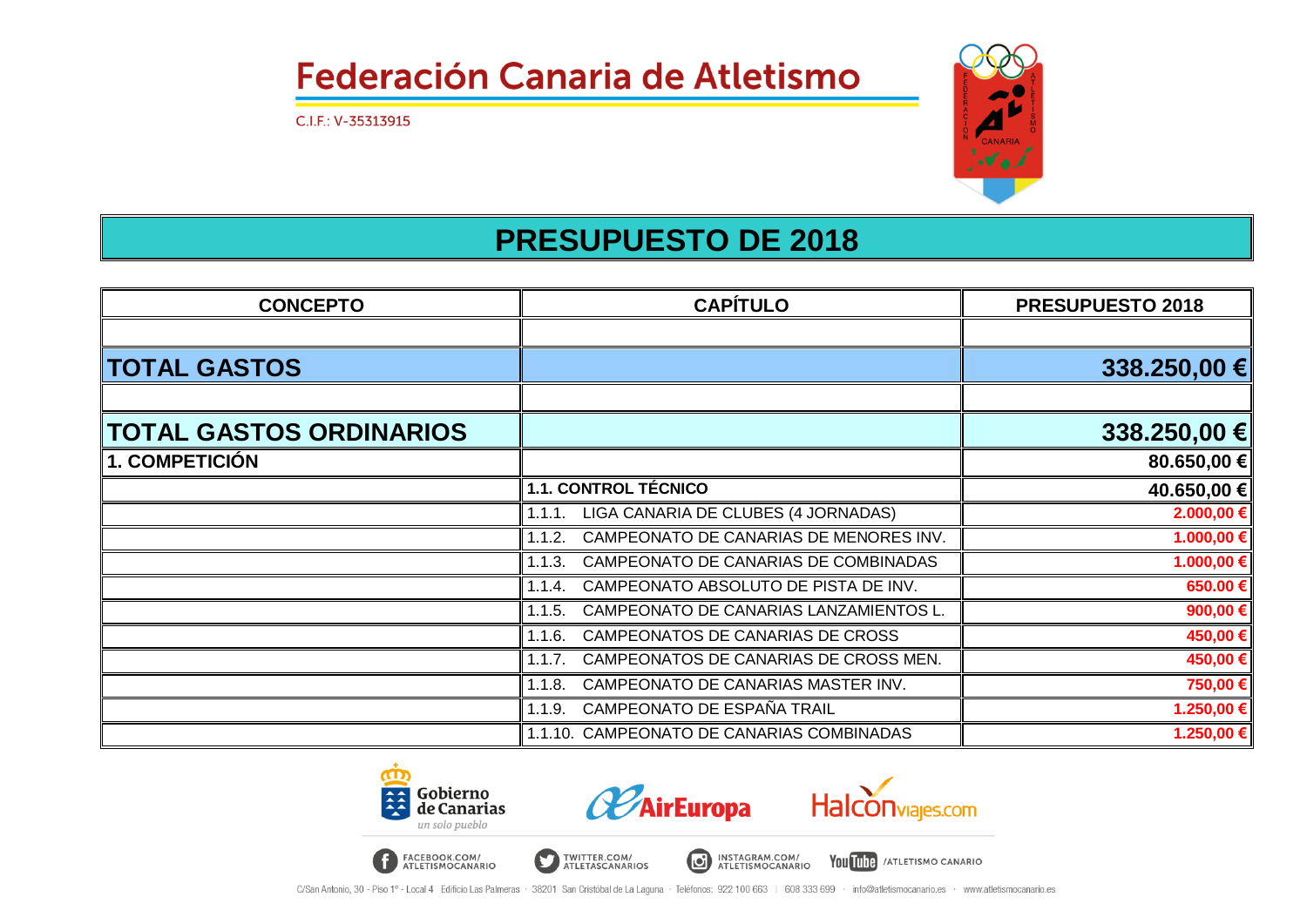C.I.F.: V-35313915



|                                | 1.1.11. CAMPEONATO DE CANARIAS INFANTIL EQUIPOS | 400,00 €       |
|--------------------------------|-------------------------------------------------|----------------|
|                                | 1.1.12. MEETING DE COMBINADAS                   | 2.500,00 €     |
|                                | 1.1.13. CAMPEONATO DE CANARIAS MASTER AL        | 1.000,00 €     |
|                                | 1.1.14. CAMPEONATO DE CANARIAS ENS.MEDIAS       | $600,00 \in$   |
|                                | 1.1.15. CAMPEONATO DE CANARIAS MENORES AL       | 750,00 €       |
|                                | 1.1.16. CAMPEONATO DE CANARIAS ABSOLUTO         | 1.250,00 €     |
|                                | 1.1.17. CAMPEONATO DE CANARIAS DE MARCHA        | 450,00€        |
|                                | 1.1.18. SERVICIOS EXTERNOS CONTROL PRUEBAS      | 24.000,00 €    |
|                                | <b>VARIOS</b>                                   | 40.000,00 €    |
|                                | 1.1.19. SECRETARIAS                             | 2.000,00 €     |
|                                | 1.2. DESPLAZAMIENTOS-ALOJAMIENTO JUECES         | 12.000,00 €    |
|                                | 1.3. MEDALLAS Y TROFEOS                         | 9.000,00 €     |
|                                | <b>1.4. AMBULANCIAS</b>                         | 6.000,00 €     |
|                                | 1.5. MATERIAL (BALAS, DORSALES, CRONÓMETROS)    | 4.000,00 €     |
|                                | 1.6. MATERIAL Y SOPORTE PUBLICITARIO            | $1.000,00 \in$ |
|                                | 1.7. EQUIPACIONES (JUECES, ATLETAS, TÉCNICOS)   | 4.000,00 €     |
| 2. SEGURO DEPORTIVO            |                                                 | 60.000,00 €    |
| <b>3. SELECCIONES CANARIAS</b> |                                                 | 54.400,00 €    |
|                                | 3.1. DESPLAZAMIENTOS Y ALOJAMIENTOS             | 49.660,00 €    |
|                                | 3.2. PREMIOS                                    | 5.000,00 €     |
| <b>4. ACTIVIDADES</b>          |                                                 | 12.150,00 €    |

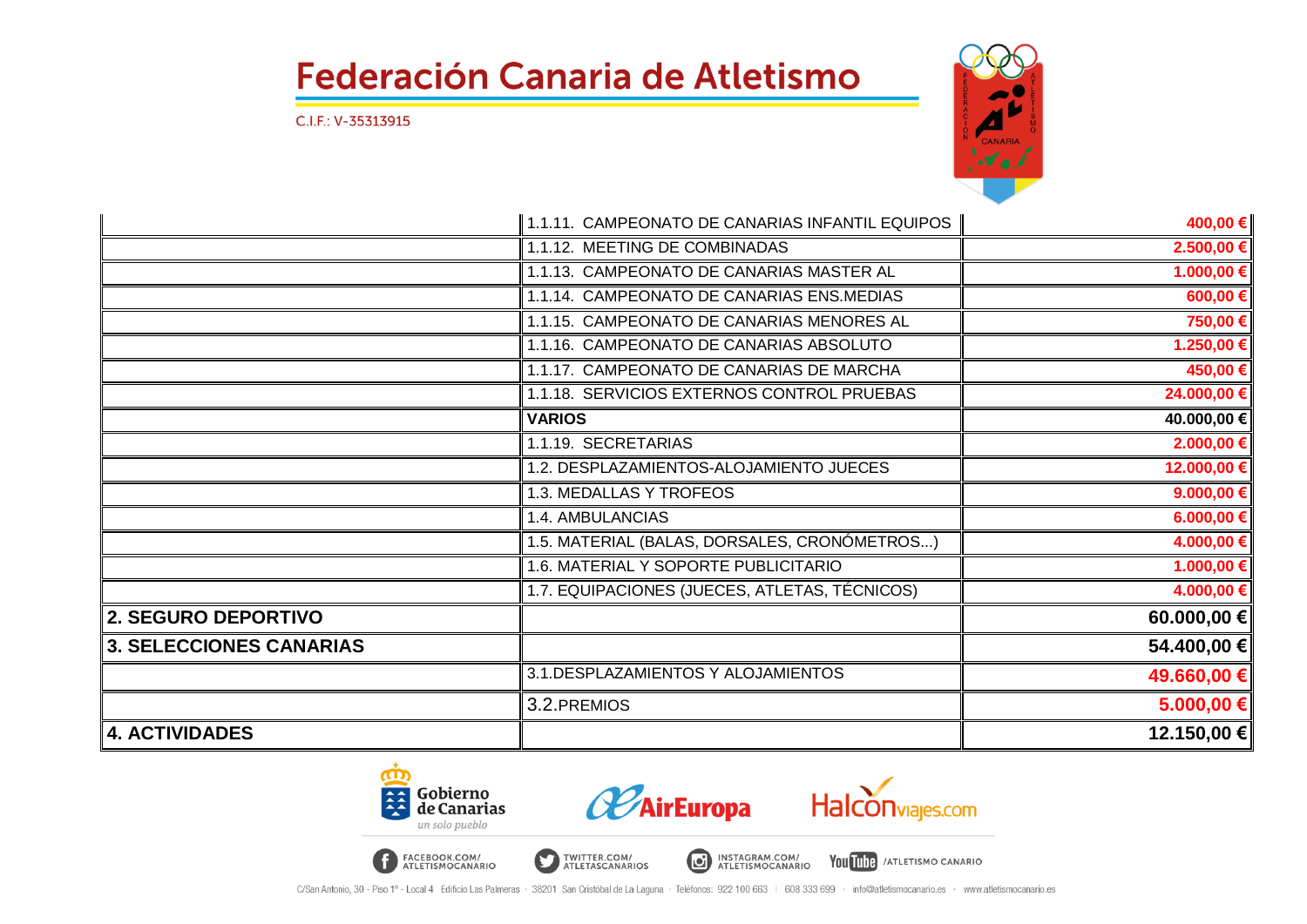C.I.F.: V-35313915



|                             | 4.1. MANTENIMIENTO PÁGINA WEB Y REDES           | 5.150,00 €     |
|-----------------------------|-------------------------------------------------|----------------|
|                             | 4.2. RANKING Y RESULTADOS                       | 2.000,00 €     |
|                             | 4.3. DIFUSIÓN TV (KIKAZARU)                     | 5.000,00 €     |
| ∥5. FORMACIÓN               | 5.1 CURSOS (JUECES, TAFAD, RFEA MANAGER)        | 5.000,00 €     |
| 6. TECNIFICACIÓN            |                                                 | 25.000,00 €    |
|                             | 6.1. PROGRAMA TECNIFICACIÓN CANARIA             | 10.000,00 €    |
|                             | 6.2. CONCENTRACIONES Y FORMACIÓN                | 15.000,00 €    |
| 6. CUOTA INSULAR FFII       |                                                 | 45.000,00 €    |
|                             | 6.1 CUOTA INSULAR FFII y DELEGACIONES           | 45.000,00 €    |
| 7. GESTIÓN Y FUNCIONAMIENTO |                                                 | 56.050,00 €    |
|                             | 6.1 GASTOS PERSONAL                             | 28.500,00 €    |
|                             | 6.2. SEGURIDAD SOCIAL                           | 11.450,00 €    |
|                             | 6.3 REUNIONES Y JUNTAS DIRECTIVAS               | 2.500,00 €     |
|                             | 6.4 ASESORIA                                    | 1.850,00 €     |
|                             | 6.5. ALQUILER OFICINA                           | 2.500,00 €     |
|                             | 6.6 TELÉFONO, ADSL, FAX. FOTOCOPIADORA, CORREOS | 6.750,00€      |
|                             | <b>6.7 GASTOS BANCARIOS</b>                     | 1.450,00 €     |
|                             | <b>6.8 MATERIAL DE OFICINA</b>                  | $1.050,00 \in$ |